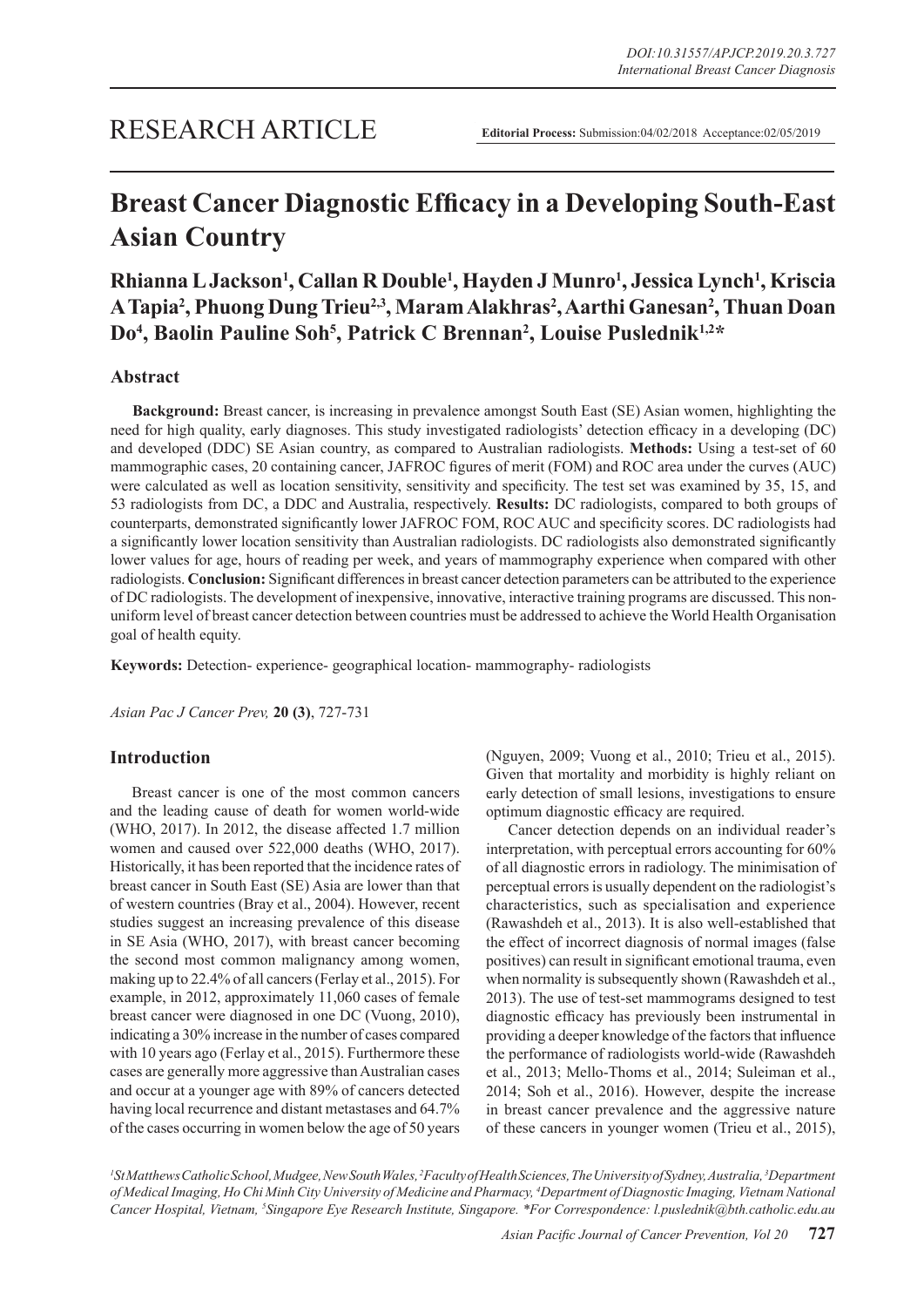#### *Rhianna Louise Jackson et al*

application of such test-set programs have not occurred to date in SE Asia.

The aim of this study is therefore to develop an understanding of the efficacy of DC radiologists involved in breast cancer diagnosis by using a test set methodology. Performance of DC radiologists will be compared with that of Australian readers as well as those reporting in a DDC.

## **Materials and Methods**

A test set containing 60 mammographic examinations, 40 of which were normal and 20 demonstrating cancers was used in this study. Cancer cases were verified using biopsy and normal cases were identified after a two year follow up. Each examination consisted of a two-view mammogram (cranio-caudal (CC) and medio-lateral oblique projections (MLO)) of both breasts. All Breastscreen Reader Assessment Strategy (BREAST) test images were acquired using digital mammography and were de-identified of all health record data. Cases with visible post-biopsy markers or surgical scars were excluded from the study.

The same test set was examined by 35, 15 and 53 radiologists from a DC, a DDC and Australia respectively. Each radiologist, without being informed of the prevalence of disease within the case set, read all images in his/her own native country.

Reading conditions were standardised through the following measures: reporting rooms had ambient lighting of no greater than 20 lux; mammograms were displayed using two high fidelity workstations, each driving two 5MP reporting monitors calibrated to the Greyscale Standard Display Function (DICOM GSDF). Online software, developed by University of Sydney, was used to present the test set images at full native resolution. Demographic information was collected from each participant at the start of each reading session via a questionnaire, which included information of reader's age, years of experience reading mammograms, number of mammograms read per week and number of hours of mammographic reading per week. This information did not include any participant identifiers.

Radiologists were asked to localise all detected lesions and give each marked location a score of 1-5 indicating their level of confidence that a lesion was present: a rating of 1 indicated complete confidence that the case was normal and 5 complete confidence that a cancer was present. Post-processing tools and unlimited time were provided to each radiologist. All performance data was anonymised and no link between the performance data and individual readers was made.

Institutional and ethics approvals were granted for the study and informed consent was obtained from each reader. The need for obtaining informed consent from patients whose mammograms used was waived by the New South Wales Cancer Institute.

Data gained from each individual radiologist was used to calculate jackknife free response operating characteristic figure-of-merit (JAFROC FOM), receiver operating characteristic curve area under the curve (ROC AUC), sensitivity, location sensitivity and specificity.

The ROC AUC is based upon whether a mammogram does or does not have cancer. ROC curves plot false positives against true positives, thus the area under the curve represents the overall accuracy of a test with a perfect test of 1.0 indicating high sensitivity and specificity. A ROC AUC score of 0.5 represents zero discrimination (Lalkhen and McCluskey, 2008). However, ROC does not take into account lesion location and therefore JAFROC is used as a measure of radiologists performance in detecting lesion location (Chakraborty and Yoon, 2009). These performance values as well as demographic data were then compared across radiologists' groups using the non-parametric two-tailed Kruskall Wallis test followed by Dunn's Multiple Comparisons test to compare pairs of data (e.g. DC vs Australian data). GraphPad© PRISM software was used for all statistical comparisons and a P-value of <0.05 was considered to be significant.

## **Results**

Results are shown in Tables 1 and 2, whilst the significant findings are summarised below.

#### *Performance Metrics*

As shown in Table 1, the JAFROC analysis demonstrated significant lower scores for DC radiologists compared with their counterparts in both the DDC and Australia (P< 0.0001). The DC radiologists' ROC scores were significantly lower than the Australian ( $P= 0.0003$ ) and DDC ( $P= 0.01$ ) radiologists.

Whilst no significant differences were seen for the sensitivity values, the location sensitivity analysis yielded several statistically significant results: Australia demonstrated higher scores than both the DC (P< 0.0001) and DDC (P= 0.01) SE Asian country scores. Radiologists' scores in the DDC was higher than that of their DC

Table 1. Comparison of the Performance Metrics between Across the Three Groups of Radiologists (i.e. DC SE Asian, DDC SE Asian and Australian)

| Metric                  | Radiologists    |                 |                 |  |  |  |
|-------------------------|-----------------|-----------------|-----------------|--|--|--|
|                         | DC              | <b>DDC</b>      | Australian      |  |  |  |
|                         | SE Asian        | <b>SE</b> Asian |                 |  |  |  |
| <b>JAFROC</b>           | $0.47$ *.**     | $0.74*$         | $0.80**$        |  |  |  |
|                         | $(0.40 - 0.54)$ | $(0.61 - 0.82)$ | $(0.74 - 0.85)$ |  |  |  |
| <b>ROC</b>              | $0.81$ *,**     | $0.87*$         | $0.87**$        |  |  |  |
|                         | $(0.74 - 0.84)$ | $(0.81 - 0.92)$ | $(0.80 - 0.92)$ |  |  |  |
| Sensitivity             | 0.8             | 0.8             | 0.85            |  |  |  |
|                         | $(0.65 - 0.95)$ | $(0.70 - 0.90)$ | $(0.78 - 0.95)$ |  |  |  |
| Location<br>Sensitivity | $0.48$ *.**     | $0.67$ *.***    | $0.81***$       |  |  |  |
|                         | $(0.38 - 0.57)$ | $(0.48 - 0.76)$ | $(0.67 - 0.88)$ |  |  |  |
| Specificity             | $0.70*$         | $0.85*$         | 0.8             |  |  |  |
|                         | $(0.5 - 0.88)$  | $(0.83 - 0.93)$ | $(0.73 - 0.88)$ |  |  |  |

Median values are shown as well as the interquartile range displayed in brackets; \*, Scores of radiologists from the DC SE Asian are significantly different (P<0.05) from radiologists from the DDC SE Asian country; \*\*, Scores of radiologists from the DC SE Asian are significantly different (P<0.05) from radiologists from Australia; \*\*\* , Scores of radiologists from the DDC SE Asian are significantly different (P<0.05) from radiologists from Australia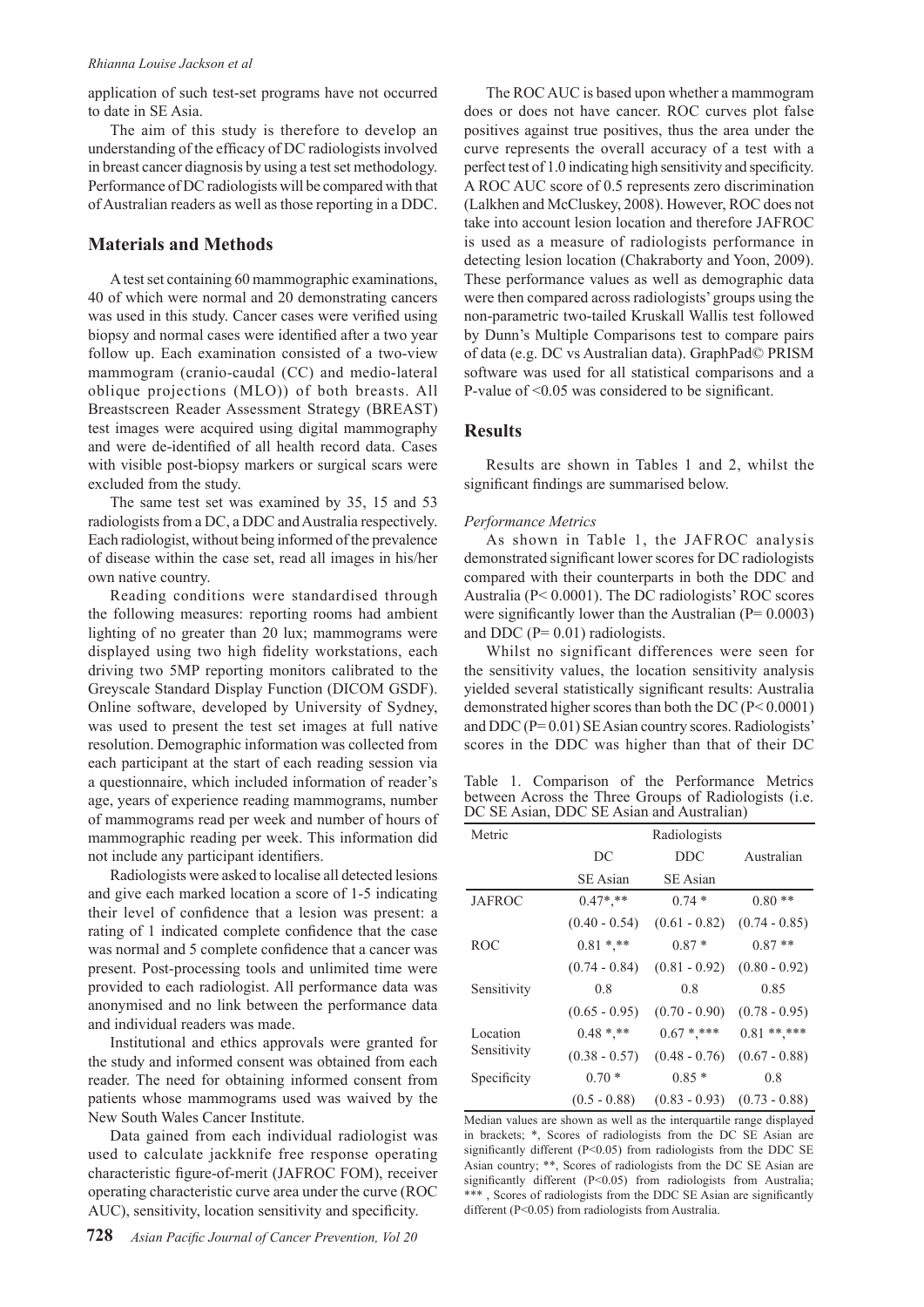| Radiologists        | Age        | Experience in reading mammograms |              |                |
|---------------------|------------|----------------------------------|--------------|----------------|
|                     |            | No. of                           | Hours/       | Cases per      |
|                     |            | years                            | week         | week           |
| DC SE Asian         |            |                                  |              |                |
| Minimum             | 24         | 0                                | 1            | 1              |
| Median              | $31^*, **$ | $2*, **$                         | $1*, **$     | $1**$          |
| Maximum             | 53         | 16                               | 4            | 4              |
| <b>IQR</b>          | 27-34      | $1 - 3$                          | $1 - 2$      | $1 - 2$        |
| Mean                | 32.63      | 2.49                             | 1.4          | 1.51           |
| <b>DDC SE Asian</b> |            |                                  |              |                |
| Minimum             | 34         | $\overline{2}$                   | $\mathbf{1}$ | 1              |
| Median              | $47*$      | $15*$                            | $2*$         | $\overline{2}$ |
| Maximum             | 65         | 20                               | 6            | 3              |
| <b>IQR</b>          | 39-57      | $5 - 15$                         | $2 - 5$      | $\overline{c}$ |
| Mean                | 47.67      | 11.47                            | 3.07         | $\overline{c}$ |
| Australia           |            |                                  |              |                |
| Minimum             | 35         | $\theta$                         | 1            | 1              |
| Median              | $51***$    | $8**$                            | $2**$        | $3**$          |
| Maximum             | 76         | 30                               | 6            | 4              |
| IQR                 | $43 - 59$  | $3 - 18.5$                       | $1 - 3$      | $2 - 3$        |
| Mean                | 51.96      | 10.45                            | 2.4          | 2.68           |

Table 2. Demographic Data for Each of theThree Groups of Radiologists

IQR, Interquartile Range; \*, radiologists from the DC SE Asian are significantly different (P<0.05) from the DDC SE Asian country; \*\*, radiologists from the DC SE Asian are significantly different (P<0.05) from Australian radiologists.

#### counterparts  $(P= 0.0079)$ .

With regards to specificity, readers from the DDC demonstrated significantly higher scores than those from the DC ( $P = 0.008$ ).

#### *Demographic data*

Table 2 shows that radiologists from the DC have lower values for age ( $P \le 0.0001$ ), hours of reading per week (P<= 0.0004) and years of mammography experience  $(P \le 0.0001)$  when compared with their counterparts from the DDC and Australia. In addition, the readers from the DC read fewer mammographic cases per week (P <0.0001) than the Australian readers.

#### **Discussion**

This work examined the performance of radiologists based in a developing country when asked to diagnose breast cancer using mammographic images. As a baseline we compared their diagnostic efficacy against two countries with mature breast imaging training programs, one is a typical westernised country (Australia), and the other is a developed country located in SE Asia.

The DC radiologists displayed a significantly lower location sensitivity than both their DDC and Australian counterparts. Location sensitivity refers to the ability to accurately locate lesions, which has previously been linked to radiologists' ability to detect smaller more difficult lesions (Mello-Thoms et al., 2014). Importantly, this large difference in location sensitivity could have harmful implications for subsequent biopsy location and outcome actions for patients in developing countries. It may be tempting to highlight that in this study we showed no difference between the radiologist groupings for case-based sensitivity and that this metric is a key feature of any screening program, this result must be considered in light of the specificity results. Specificity for the DC radiologists was lower than the other two groupings (although only significant when compared to the DDC radiologists), which would imply that DC radiologists are recalling more women than DDC radiologists. This means they are sliding up their ROC curve, thus potentially inflating the case-based sensitivity figures, at the expense of accurately recognising the normal cases. The unintended harmful effects of unnecessary recalls include long term impacts on the patient's psychological well-being when compared with those who weren't recalled (Brodersen and Siersma, 2013).

Differences in the location sensitivity and specificity of the DC radiologists and their counterparts and subsequent effects on JAFROC and ROC values can be attributed to their experience in reading mammograms. Our study shows that the DC radiologists were significantly younger than their counterparts in both the other countries in addition to having fewer years of experience reading mammograms. These results confirm the findings of other authors who have linked experience with performance: the most experienced radiologists had better location sensitivity scores than the least experienced radiologists (Rawashdeh et al., 2013; Suleiman et al., 2014). Experience is a determining factor in the risk of false positives, with younger and less experience radiologists more likely to have higher recall rates (Elmore et al., 1998; Reed et al., 2010; Alberdi et al., 2011; Hawley et al., 2016) with direct relationships between reader volume (Rawashdeh et al., 2013; Reed et al., 2010) and radiologist performance. Clearly therefore making sure that the experience of radiologists specifically in breast reading is critically important. However, this cannot be achieved simply by allowing lots of young radiologists' freedom to continually report on many different types of images. Some level of specialism is required to develop and fine tune the reader skills required to achieve good levels of diagnostic efficacy for this radiologic domain.

The significant differences identified in this experiment also highlight the need for effective training and reading strategies to minimise the variance in radiologic diagnosis between DC radiologists and their Australian and DDC counterparts. In the situation where readers have low levels of experience and less dedicated time devoted to reading mammograms, one approach would be the development of innovative, interactive training programs that imposes little expense and inconvenience. For example, the BREAST training programs (Suleiman et al., 2014) available to radiologists in several countries including Australia, New Zealand, Singapore and the Middle East would allow clinicians wherever they are located to login in a confidential way and in their own environment and test their ability to diagnose mammograms using several available test sets. Immediate feedback is available with details on performance levels as well as clear, localised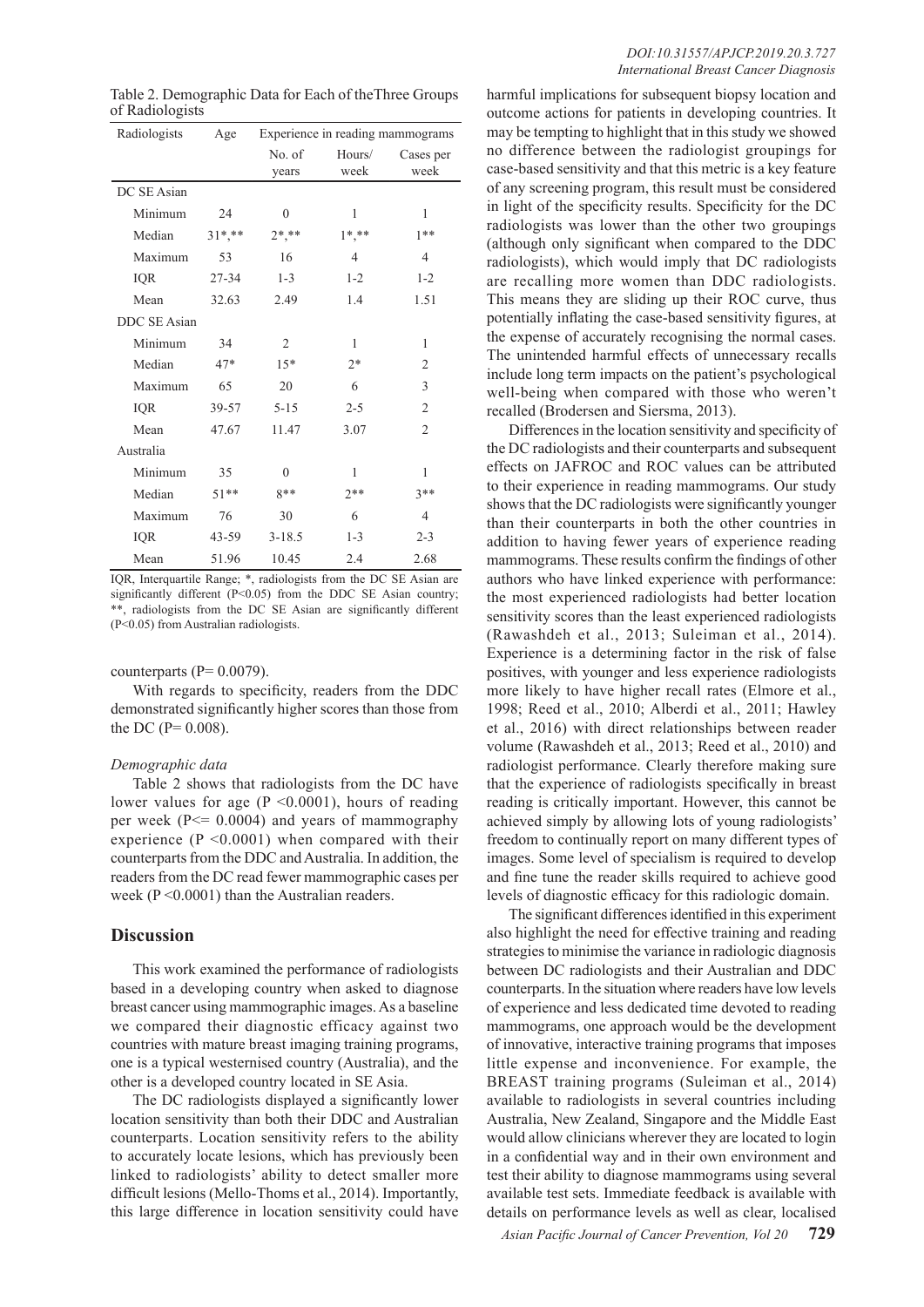#### *Rhianna Louise Jackson et al*

information provided on reader-specific errors for each image diagnosed. As shown to be the case elsewhere (Suleiman et al., 2014), this approach should increase the efficacy of the DC radiologists in demonstrated areas of weakness and has been shown to be a promising method in training radiologists and residents both by the current authors and others (Suleiman et al., 2014; Poot and Chetlen, 2016). Another potential solution would be to have radiologists performing double readings with consensus decisions on cases, as is the case in most non-US westernised countries. This approach has shown to increase detection rates, whilst minimising recall rates (Anttinen et al., 1993), however the authors acknowledge that there are resource implications associated with this approach as well as a potential delay in diagnoses, so the feasibility of such an approach in a developing country would need to be fully evaluated. Alternatively, utilizing computer assisted diagnosis (CAD) as a first reading may be more feasible in DC's. However, the use of CAD even with experienced radiologists has shown to increase recall rates (Bargalló et al. 2014). Finally, establishing National Accreditation Standards around minimum levels of readings per year to be proficient at diagnosing breast cancer may also be a useful strategy. In countries such as Australia, it is clearly defined that breast reading radiologists should read a minimum number of 2,000 cases per year (Reed et al., 2010) with larger numbers being stated elsewhere. To achieve such numbers however, it may be necessary to reduce the numbers of individuals in DC countries reading mammograms so that minimum numbers of readings can be achieved per radiologist.

There are a number of limitations of this study that need to be acknowledged. It is noted for example that this study's results rely on a test set methodology to describe performance rather than clinical audit data, however work elsewhere has shown a strong agreement in performance across these two environments (Soh et al., 2013). Also, reader performance may be attributed to DC radiologists interpreting mammograms from unfamiliar populations, since all the images came from Australian clinics where for example the mammographic density may be lower than that seen typically in their own country. It is important therefore that future studies should develop test-sets based on populations that radiologists most commonly work in. Furthermore, for statistical robustness, the BREAST test-set has a much higher rate of cancer than typically found in clinical situations and such higher prevalence may affect performance, although the impact of such prevalence has previously been shown to be minimal (Reed et al., 2010).

In summary this work has shown that mammographic diagnostic efficacy in a DC may not be as high as levels demonstrated within developed countries. This discrepancy may be linked to experience levels and some corrective strategies have been suggested. The solution however requires a collaborative approach to embrace educational, professional and regulatory components.

## **Acknowledgements**

The authors would like to acknowledge the participating radiologists for their contribution to this study. This study would not have been possible without the generous funding of the National Breast Cancer Foundation (NBCF) and the Sydney South East Asia Centre. The authors decided to exclude the names of the countries so that specific health systems that were not performing as well as others would not be identified. The aim is not to identify where low performance is occurring, but rather that it is occurring and the breast imaging community must come together to establish effective educational strategies.

## **References**

- Alberdi R, Llanes A, Ortega R et al (2011). Effect of radiologist experience on the risk of false-positive results in breast cancer screening programs. *Eur Radiol*, **21**, 2083-90
- Anttinen I, Pamilo M, Soiva M, Roiha M (1993). Double reading of mammography screening films-one radiologist or two?. *Clin Radiol*, **48**, 414-21.
- Bargalló X, Santamaría G, del Amo M, et al (2014). Single reading with computer-aided detection performed by selected radiologists in a breast cancer screening program. *Eur J Radiol*, **83**, 2019-2023.
- Bray F, McCarron P, Parkin D (2004). The changing global patterns of female breast cancer incidence and mortality. *Breast Cancer Res*, **6**, 229-39.
- Brodersen J, Siersma V (2013). Long-term psychosocial consequences of false-positive screening mammography. *Ann Fam Med*, **11**, 106-15.
- Chakraborty DP, Yoon H-J (2009). JAFROC analysis revisited: figure-of-merit considerations for human observer studies. *Proc SPIE*, **7263**, 72630T1-12.
- Elmore J, Wells C, Howard D (1998). Does diagnostic accuracy in mammography depend on radiologists' experience?. *J Womens Health*, **7**, 443-9.
- Ferlay J, Soerjomataram I, Dikshit R, et al (2015). Cancer incidence and mortality worldwide: Sources, methods and major patterns in GLOBOCAN 2012. *Int J Cancer*, **136**, 359-86.
- Hawley J, Taylor C, Cubbison A, et al (2016). Influences of radiology trainees on screening mammography interpretation. *J Am Coll Radiol*, **13**, 554-61.
- Lalkhen AG, McCluskey A (2008). Clinical tests: sensitivity and specificity. *BJA Educ*, **8**, 221-3.
- Mello-Thoms C, Trieu PD, Rawashdeh MA, et al (2014) Understanding the role of correct lesion assessment in radiologists' reporting of breast cancer. In: Fujita H., Hara T., Muramatsu C. (eds) Breast Imaging. IWDM 2014. *Lect Notes in Comput Sc*, **8539**, 341-7.
- Nguyen B (2009). Breast cancer situation in women in some provinces/cities from 2001 to 2007. *Vietnamese J Oncol*, **1**, 5-11.
- Poot J, Chetlen A (2016). A simulation screening mammography module created for instruction and assessment. *Acad Radiol*, *23*, 1454-62.
- Rawashdeh M, Lee W, Bourne R, et al (2013). Markers of good performance in mammography depend on number of annual readings. *Radiology*, **269**, 61-7.
- Reed W, Lee W, Cawson J, Brennan P (2010). Malignancy detection in digital mammograms. *Acad Radiol*, **17**, 1409-13.
- Soh B, Lee W, McEntee M, et al (2013). Screening mammography: